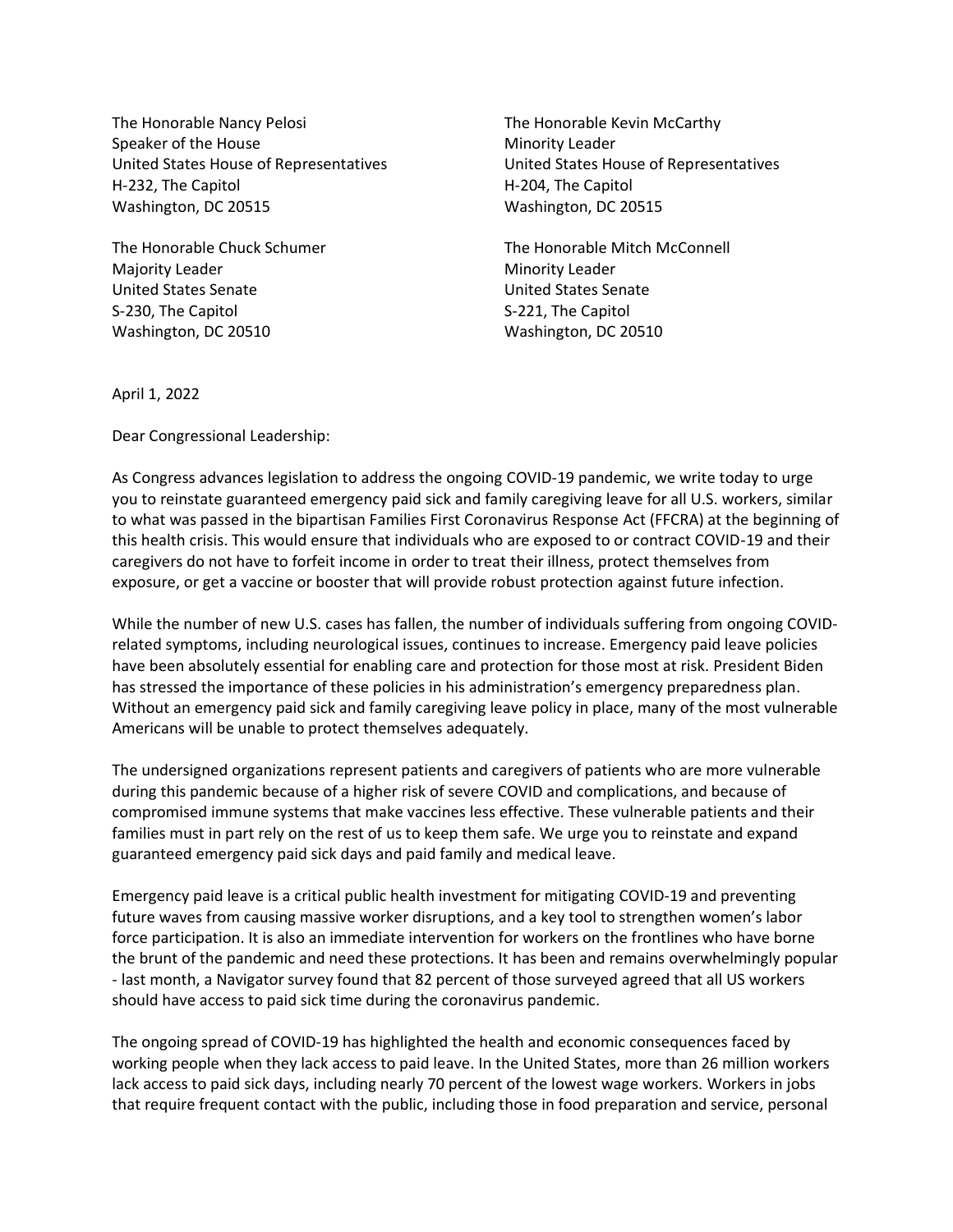home care, and child care, are among the least likely to have paid sick days and the most likely to be unable to afford to take unpaid time away from work. Furthermore, only 23 percent of the civilian workforce has access to longer-term paid family leave through their employer, and only 40 percent has access to paid medical leave through their employer.

Emergency paid sick days and paid leave under the Families First Coronavirus Response Act (FFCRA) helped flatten the curve in the beginning phase of the pandemic - it was estimated to have corresponded to preventing 400 new cases of COVID-19 in states previously without sick leave per day, or more than 15,000 cases per day nationwide. However, these protections expired at the end of 2020, leaving millions of workers facing financial hardship when new variants arise. An estimated 8.8 million people – disproportionately Black and Latino – missed work due to COVID-19 illness or caregiving at the height of the Omicron wave. Six in ten of them reported losing household income, and one in five that their household sometimes or often did not have enough to eat. And in the last week of January and first week of February, 12.8 million people did not work because they had COVID-19, were caring for someone who did, or their child's school or daycare was closed. It is clear that emergency paid leave is a critically important tool for reducing the spread of this virus, particularly necessary as a response to the Omicron variant and any future variants, and it can also be an invaluable tool in supporting vaccination and testing.

We were heartened to see that in his recent National COVID-19 Preparedness Plan, President Biden listed emergency paid sick days as a priority for preventing economic and educational shutdowns and said that he would "work with Congress to provide paid sick leave to workers who need to miss work due to a case of COVID-19 or to care for a loved one who has COVID-19." As you work with the President on this critical goal, we believe that any emergency paid sick days policy must meet three key criteria:

- **Provide universal, guaranteed access.** Any emergency paid leave policy must require employers to provide this leave to all of their employees, regardless of the employer size or nature of the work. While the emergency paid sick days provision in FFCRA was incredibly effective for those who it covered, it left too many people out by excluding large employers and through various other exemptions. Any emergency paid leave policy should provide the same protections to all workers.
- **Cover multiple purposes to meet people's needs.** Emergency paid leave should cover several key purposes to meet people's needs during the ongoing pandemic:
	- o *Leave to care for one's own health needs* so that individuals who have been exposed to COVID-19 can quarantine while waiting for test results, and those who are sick have the time they need to recover.
	- o *Leave to care for a family member's health needs* when they are infected with COVID-19 and need care to recover.
	- o *Leave to care for a family member whose school or place of care has closed* so that parents and caregivers can manage their caregiving responsibilities when faced with a sudden facility closure due to COVID-19 exposure.
	- o *Vaccination leave* so that we can continue working toward the President's goal of every American being able to access an effective vaccine. Vaccination leave should also allow workers the time off to take a family member to get vaccinated, particularly as the youngest children are able to receive a vaccination.